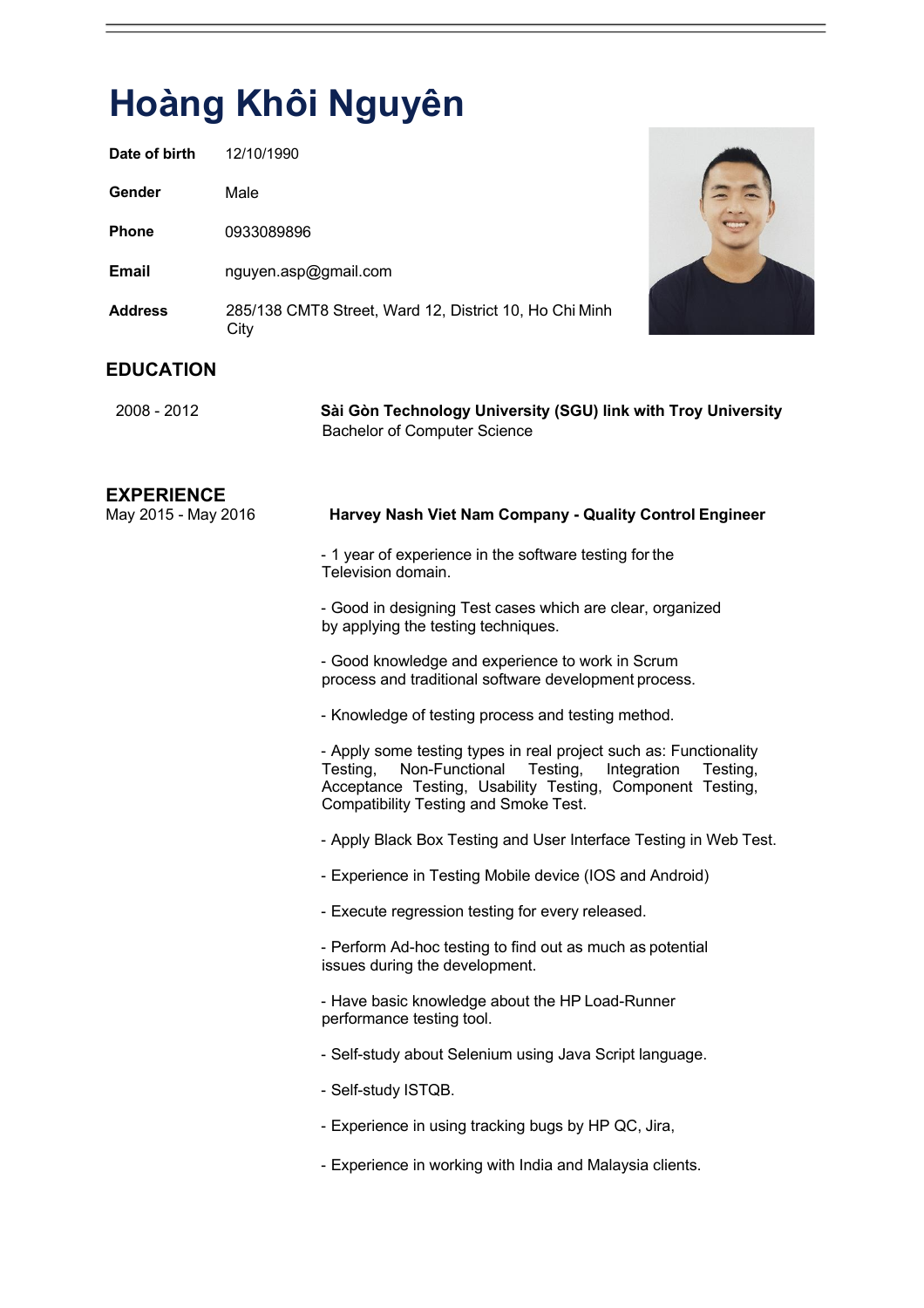| Oct 2016 - May 2018 | <b>Fossil - Misfit Company - Quality Assurance Engineer</b>                                                                                                                                        |
|---------------------|----------------------------------------------------------------------------------------------------------------------------------------------------------------------------------------------------|
|                     | - 2 years of experience in the software testing<br>for Wearables and Healthy domain.                                                                                                               |
|                     | - Experience in Testing Mobile device (IOS and Android)                                                                                                                                            |
|                     | - Execute regression testing for every released.                                                                                                                                                   |
|                     | - Perform Ad-hoc testing, smoke test to find out as<br>much as potential issues during the development.                                                                                            |
|                     | - Apply some testing types in real project such as: Functionality<br>Testing, Non-Functional Testing, Acceptance Testing, Usability<br>Testing, Compatibility Testing, GUI Testing, UI/UX Testing. |
|                     | - Execute test cases in TestRail and export test results in PDF files.                                                                                                                             |
|                     | - Use Jenkins to manage build and download build for<br>testing purpose.                                                                                                                           |
|                     | - Use Android Studio and X-code for tracking logs of app<br>when test on debug / staging build.                                                                                                    |
|                     | - Use Jira for tracking bugs and manage issues.                                                                                                                                                    |
|                     | - Use Slack for communicate between QAs Team, Devs Team<br>and Other Teams (Backends, Web, E-Commerce, CS)                                                                                         |
|                     | - Good in designing Test cases which are clear, organized by<br>applying the testing techniques.                                                                                                   |
|                     | - Good knowledge and experience to work in Scrum<br>process and traditional software development process.                                                                                          |
|                     | - Experience in working with US / Europe clients                                                                                                                                                   |
|                     | - Lead a small team with 3-4 members                                                                                                                                                               |
|                     |                                                                                                                                                                                                    |
|                     | June 2018 - September 2019 Niteco Company - Senior Quality Assurance Engineer                                                                                                                      |

- Experience in Testing E-commerce website (for both web and mobile platform)
- Experience in CMS system using EPI-Server and Site-Core
- Experience in design Test Plan / Test-cases
- Experience in scripting Java using Selenium framework
- Owner one project, manage everything such as Timeline, QualityControl Plan, QA Weekly Report, Test Strategy, Delivery Scope, Risks / Issues Management, Documents for Clients.
- Apply some testing types in real project such as: Functionality Testing, Non Functional Testing, Acceptance Testing, Usability Testing, Compatibility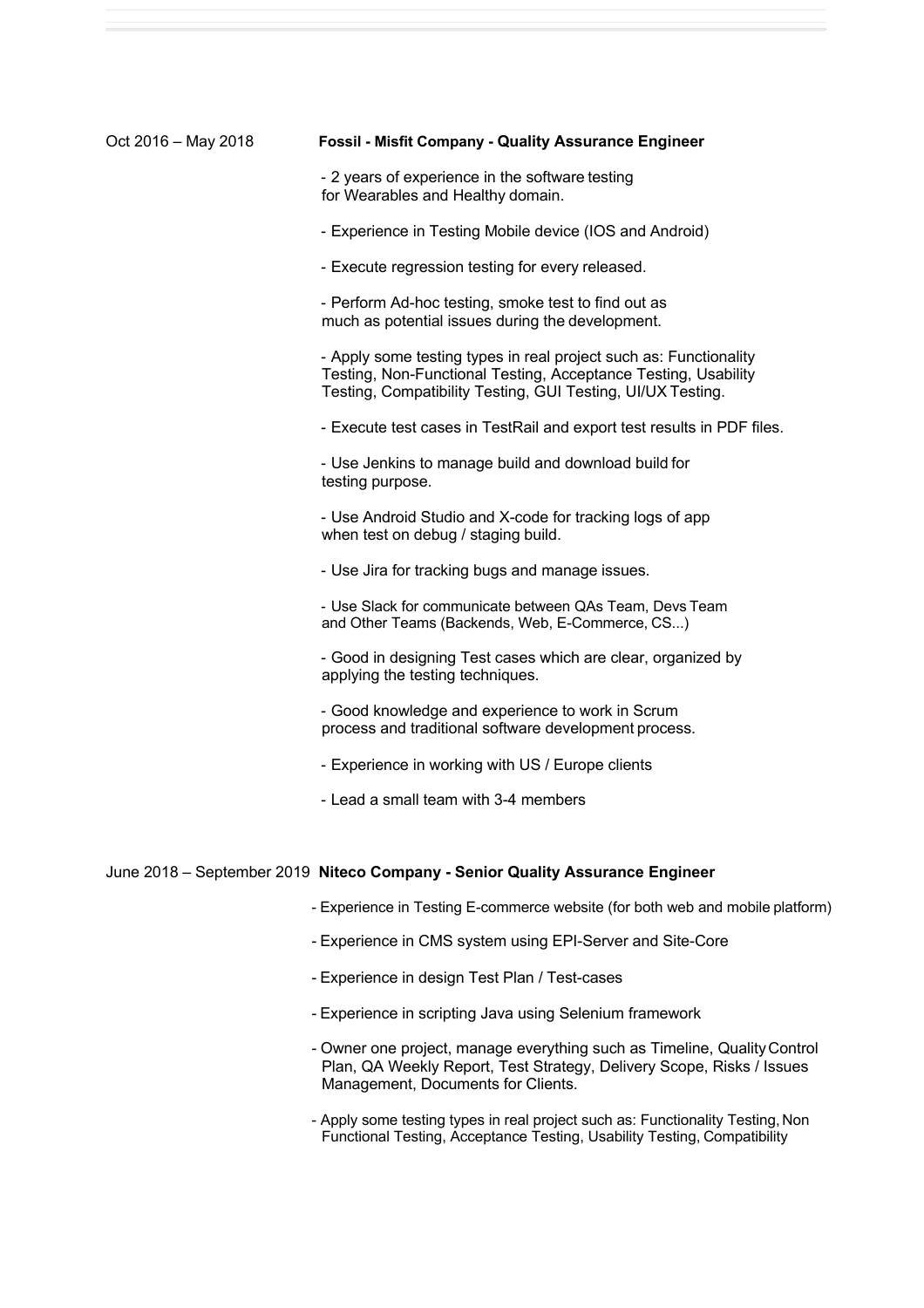- Execute regression testing for every released.
- Perform Ad-hoc testing, smoke test to find out as much as potential issues during the development.
- Use Jira for tracking bugs and manage issues.
- Use Confluence for manage project.
- Use Slack for communicate between QAs Team, Devs Team and Other Teams.
- Experience in working with Asia / Europe clients
- Experience in Agile / Scrum process

#### September 201 – Present **NFQ Asia Company - Senior Automation Test Engineer**

- Experience in Testing various domain (for both website and mobile)
- Experience in Database Testing, Unit Test and Intergration Test
- Experience in Java and PHP language
- Experience in build Framework using core Selenium and TestNG
- Experience in using Codeception Framework for develop Test Automation

#### **ABILITIES**

- Ability to study new technology to apply into real tasks and real projects

- Ability to engage in/understand customers' needs through developing good relationships with them

- Good attention to detail
- Make reasonable observations and judgments
- Ability to manage time and prioritize tasks

- Enthusiast, knowledge-hungry learner, eager to meet challenges and quickly adapt new concepts

- Able to handle workloads and pressure
- Teamwork
- Willing travel for work
- **OBJECTIVE:** A trained, qualified and motivated test analyst with a solid grounding. Seeking for an opportunity to develop further and widen QA testing, business experience and testing skills in a progressive team with a major employer.

#### **SOFTWARE AND TECHNOLOGIES**

**Programming languages systems**

**Databases**

#### **Operating systems**

**Mobile Operating**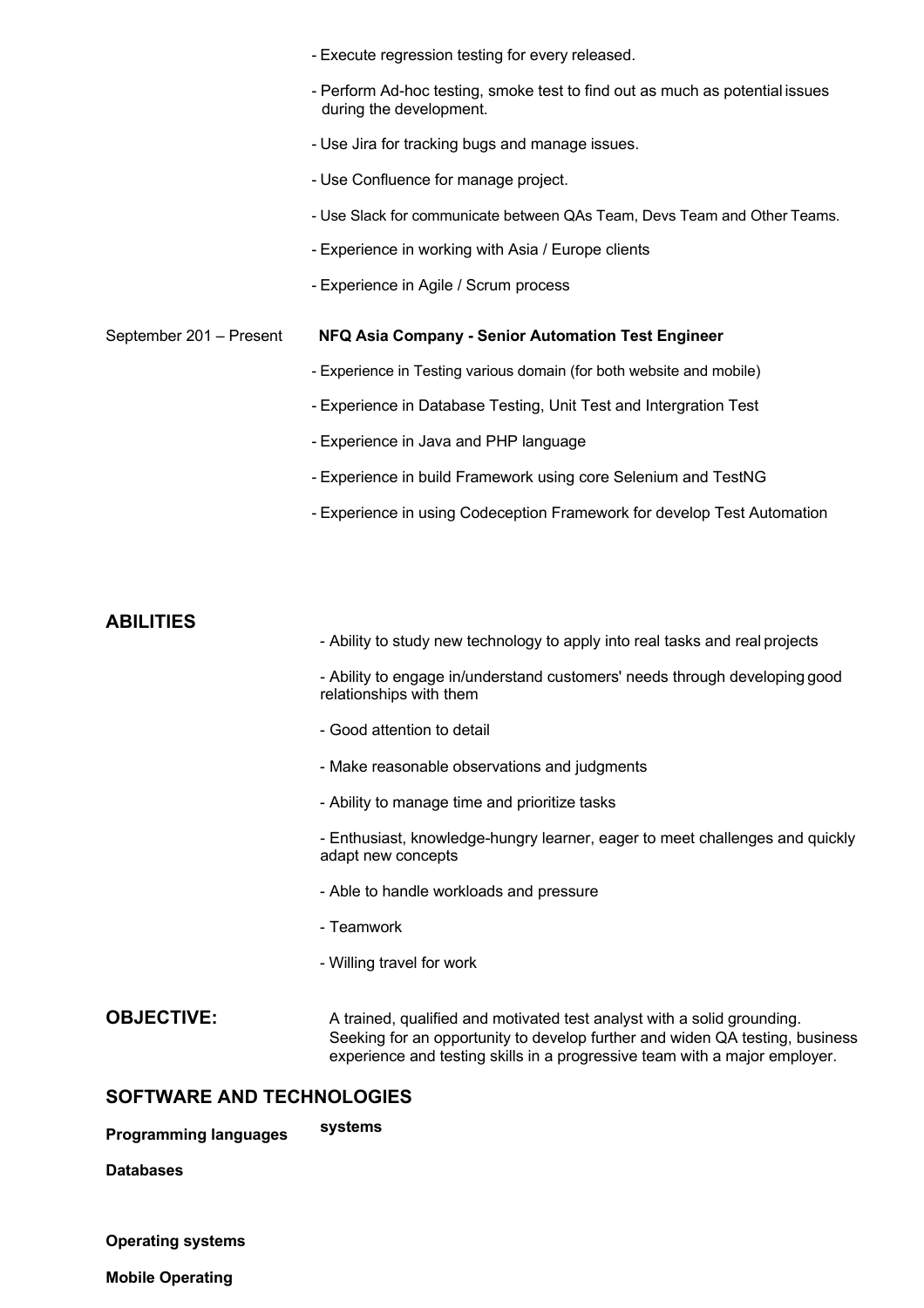- Java
- SQL Server
- MySQL
- MyPHP
- Windows 7, 8.Windows XP, Mac OS, iOS, Android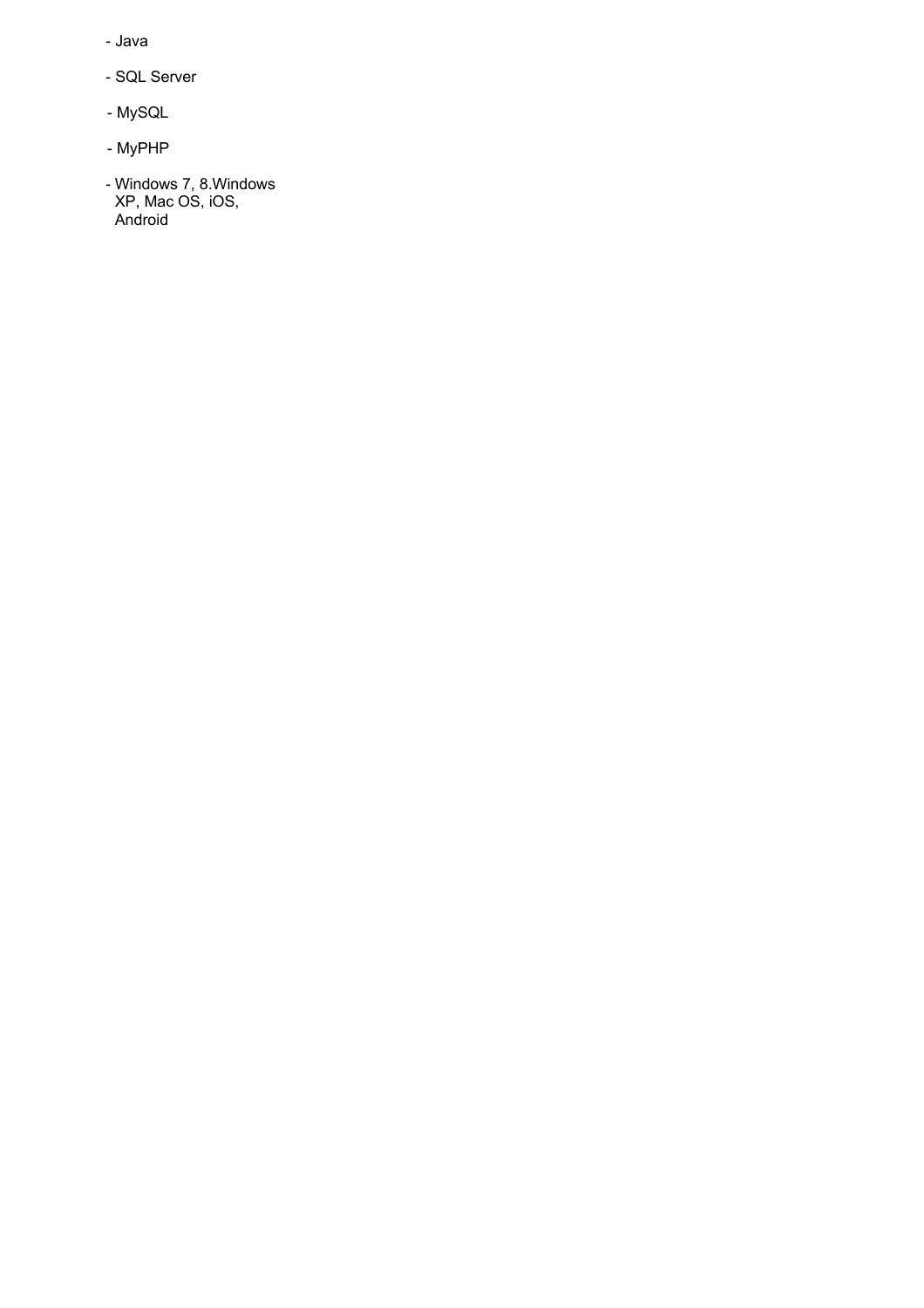| <b>Coms &amp; Networks</b>       | - Have basic knowledge about CCNA, CCNP                               |
|----------------------------------|-----------------------------------------------------------------------|
| <b>Packages</b>                  | - MS Office 2010                                                      |
| <b>Methodologies &amp; Tools</b> | - Testing Tools: Android Studio, X-code, Jenkins, Postman, SQL Server |
|                                  | (TOAD), HP Load-Runner, FileZilla.                                    |
|                                  | - Tracking Tools: Jira, HP Quality Center, Redmine, Trello, Asana,    |
|                                  | Bugzilla.                                                             |
|                                  | - Configuration Management Tools: SVN                                 |
|                                  | - Communication Tools: Slack, Skype                                   |
|                                  | - Design Tools: Google Drive, Invision, Zeplin                        |

### **EMPLOYMENT HISTORY**

## **Amdocs Project - ASTRO OGS (On-Going-Support)**

(May 2015 - Apr 2016)

| <b>Customer</b>            | India and Malaysia                                                                                                                                                             |
|----------------------------|--------------------------------------------------------------------------------------------------------------------------------------------------------------------------------|
| <b>Description</b>         | Providing testing for Satellite Television and Radio Operator company with<br>Core product is CRM. The system includes manage customer, network<br>Element, billing, charging. |
| <b>Team size</b>           | 100                                                                                                                                                                            |
| <b>My position</b>         | <b>Quality Control Engineer</b>                                                                                                                                                |
| <b>My responsibilities</b> | - Write Test Case<br>- Execute the test<br>- Verify bugs<br>- Report the testing progress to QC Lead                                                                           |
| <b>Technologies used</b>   | - Environment & Tools: Window 7, Citrix, SQL Development (TOAD),<br>HP Quality Center, Putty, FileZilla.<br>- Platform: Windows<br>- Process: V model                          |

## **Fossil - Misfit Project (Portfolio and Fossil Q Projects)**

(Oct 2016 - May 2018)

| <b>Customer</b>            | <b>United States</b>                                                                                                                                                                                                                                                                                                                                                                                                                                                                                                     |
|----------------------------|--------------------------------------------------------------------------------------------------------------------------------------------------------------------------------------------------------------------------------------------------------------------------------------------------------------------------------------------------------------------------------------------------------------------------------------------------------------------------------------------------------------------------|
| <b>Description</b>         | Providing testing for Wearables company with core product are a lot of app<br>on App Store and Google Play (Fossil Q connected, Skagen connected,<br>Kate Spade connected, Armani Exchange connected, CHAPS connected,<br>Diesel connected, DKNY connected, Emporio Armani connected, Marc<br>Jacobs connected, Micheal Kors connected, Michele connected, Relic<br>Connected, Tory Burch connected). The app includes a lot of functions like<br>Tracking Activity, Sleep, Goal, Alarm, Notifications, Second Time Zone |
| <b>Team size</b>           | 300                                                                                                                                                                                                                                                                                                                                                                                                                                                                                                                      |
| <b>My position</b>         | <b>Quality Assurance Engineer</b>                                                                                                                                                                                                                                                                                                                                                                                                                                                                                        |
| <b>My responsibilities</b> | - Write Test Case<br>- Execute test case<br>- Tracking issues<br>- Verify bugs<br>- Report the testing progress to QC Lead<br>- Manage small team                                                                                                                                                                                                                                                                                                                                                                        |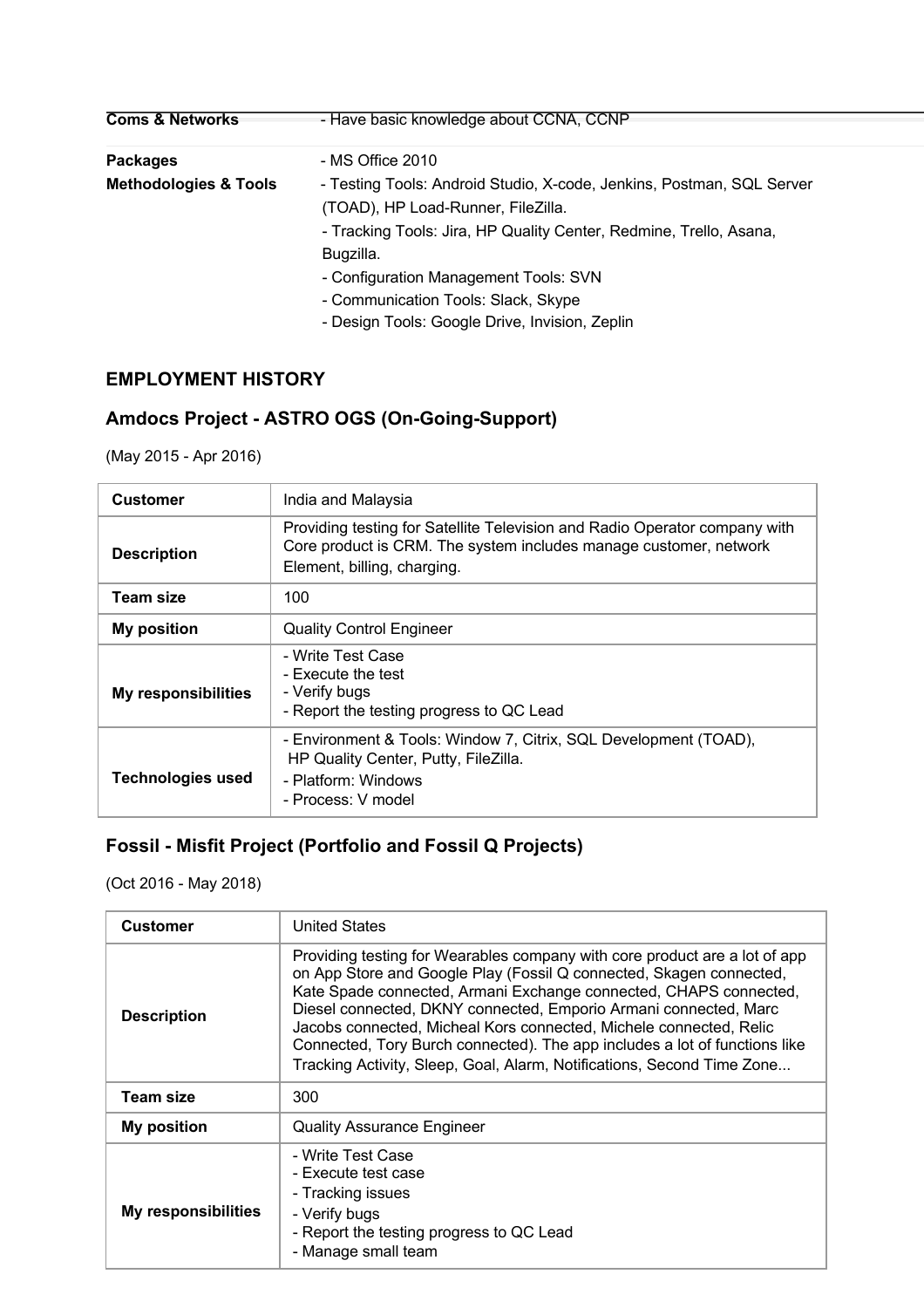- Environment & Tools: Jira, Jenkins, Android Studio, X-code, Mac terminal,

I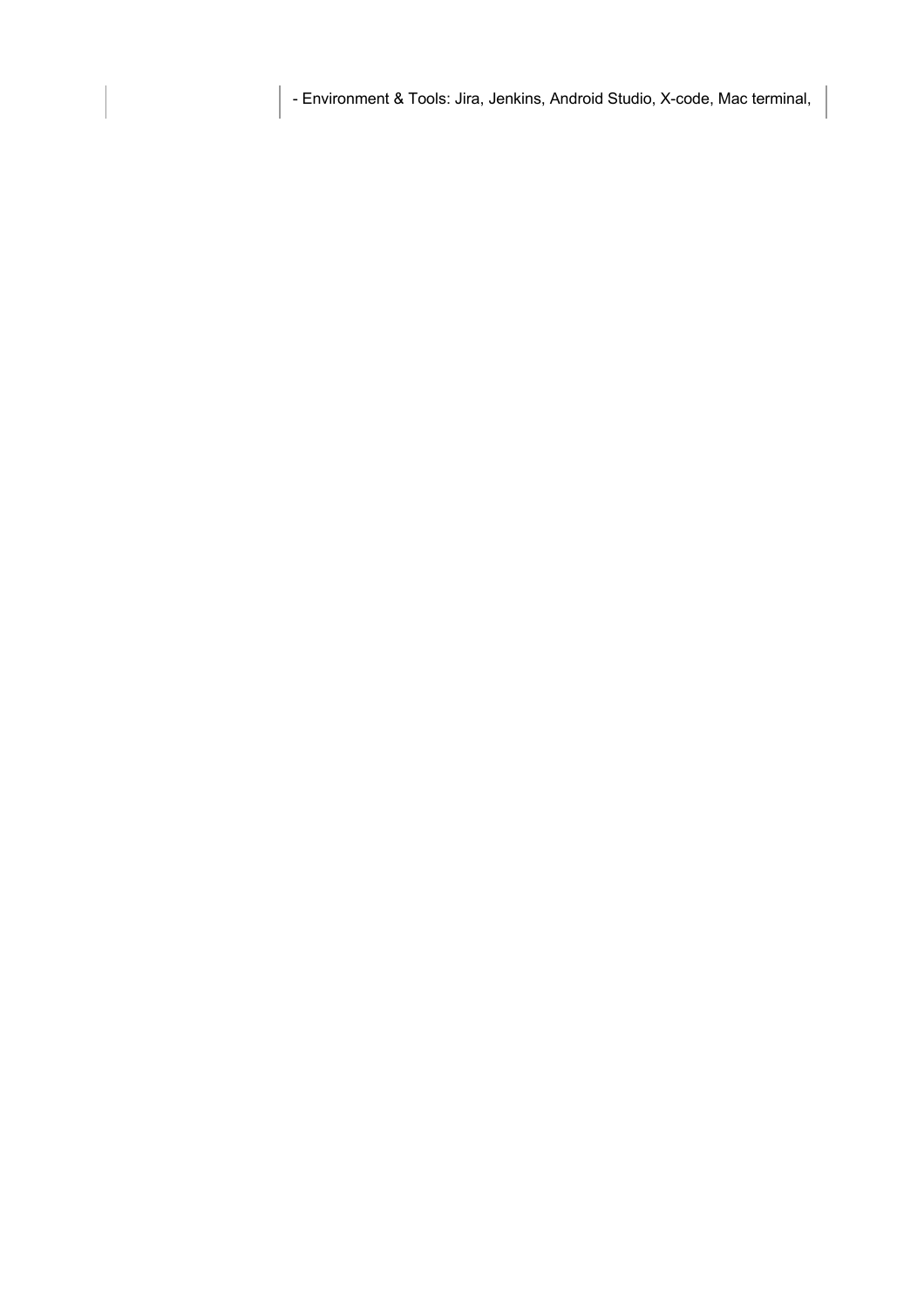#### **Frasers Reward Project**

(June 2018 - Present)

| <b>Customer</b>            | Singapore                                                                                                                                                                                                                                                     |
|----------------------------|---------------------------------------------------------------------------------------------------------------------------------------------------------------------------------------------------------------------------------------------------------------|
| <b>Description</b>         | Provide testing E-commercial website for Fraser<br>Reward site (including Commercial site, Main site and<br>more than 20 mall sites)                                                                                                                          |
| <b>Team size</b>           | 200                                                                                                                                                                                                                                                           |
| <b>My position</b>         | <b>Senior Quality Assurance Engineer</b>                                                                                                                                                                                                                      |
| <b>My responsibilities</b> | - Take owner main QA of Project<br>- Execute test case<br>- Using Selenium framework for Regression Testing<br>using Java language<br>- Tracking issues<br>- Verify bugs<br>- Manage timeline and process<br>- Meeting with Clients<br>- Report to QA manager |
| <b>Technologies used</b>   | - Environment & Tools: EPI-Server, Site-Core, Jira,<br>Visual Studio, Postman, Invision, Slack, Skype<br>- Platform: Web and mobile (iOS / Android)<br>- Process: Scrum process<br>- Framework: Selenium<br>- Language: Java                                  |

#### **FREELANCER HISTORY:**

**Project Name: S**ante Scans (France)

| <b>Duration</b> | $: 2$ months                                                                                                                                                                                              |
|-----------------|-----------------------------------------------------------------------------------------------------------------------------------------------------------------------------------------------------------|
| <b>Position</b> | : Quality Assurance                                                                                                                                                                                       |
| Description     | : Sante-Scans is a software used in the hospital, can scan the patient code and QR code as<br>Well to display patient information quickly. App can use in web platform and also mobile<br><b>Platform</b> |
| Team size: 6    |                                                                                                                                                                                                           |
|                 | My Responsibilities: Write Test Case, Execute the test, verify bugs, Report the testing progress to QC Lead                                                                                               |
|                 | Technologies used: Environment & Tools: iOS, Android, Web environment, Redmine, Jing, Pixel Perfect,<br>Color-pick, MySQL                                                                                 |
| Work Location   | : HCMC, Vietnam.                                                                                                                                                                                          |
|                 | <b>Project Name:</b> Minh Phu website (Viet Nam)                                                                                                                                                          |

| Duration: 2 |                                                                                                                                                                |
|-------------|----------------------------------------------------------------------------------------------------------------------------------------------------------------|
| months      |                                                                                                                                                                |
| Position    | : Quality Assurance                                                                                                                                            |
| Description | : Minh Phu website is a noncommercial website, introduce everything about Minh Phu<br>Company like the company profile, how it works, the source of the supply |
|             |                                                                                                                                                                |

Team size: 5 My Responsibilities: Write Test Case, Execute the test, verify bug, Report the testing progress to QC Lead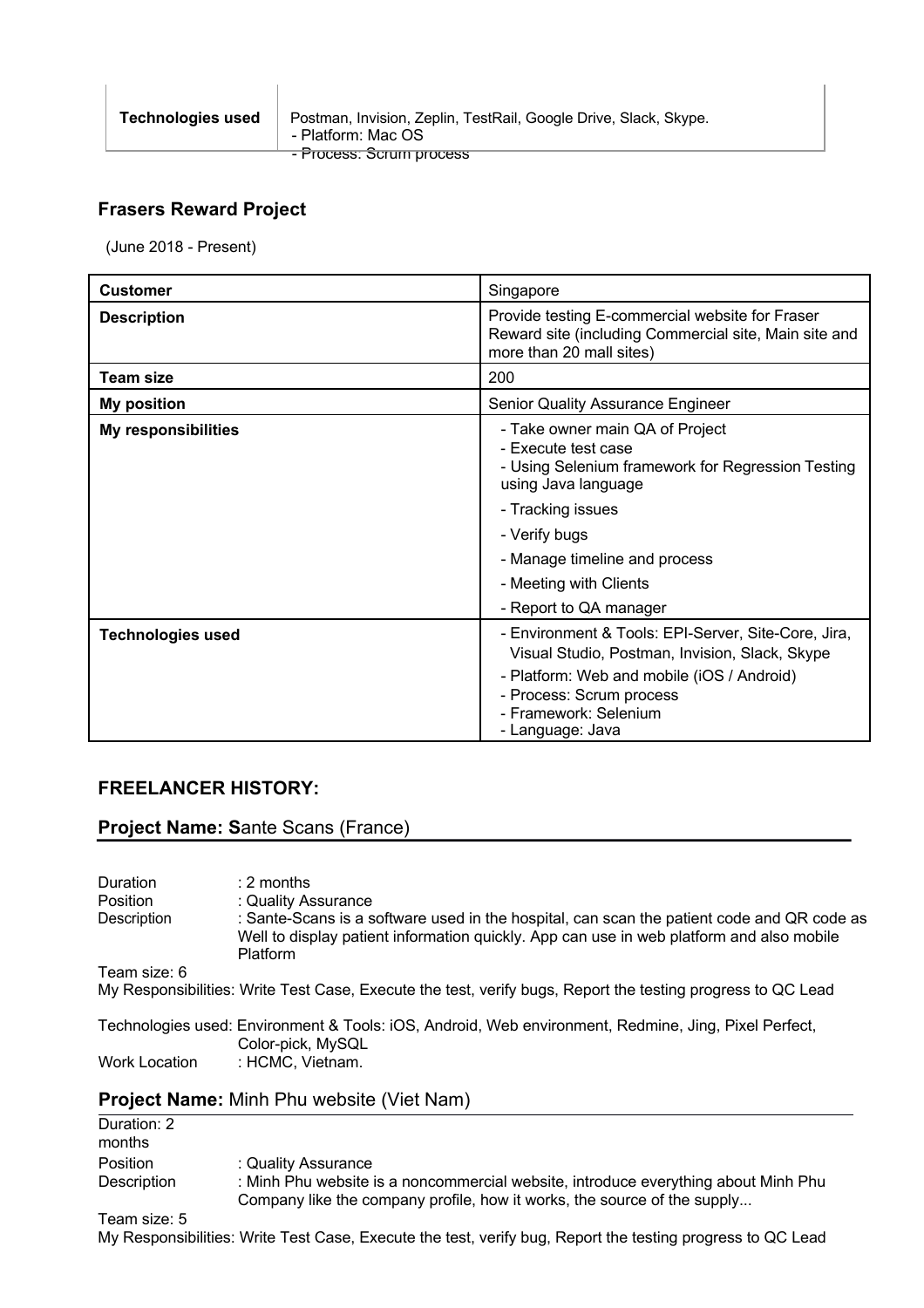Technologies used: Environment & Tools: Web environment, Redmine, Jing, Pixel Perfect, Color-pick, MySQL Work Location : HCMC, Vietnam

#### **Project Name:** Vinacircles (United States)

#### Duration: 2 years

| <b>Position</b> | : Quality Assurance                                                                     |
|-----------------|-----------------------------------------------------------------------------------------|
| Description     | : VinaCircle is a US based app platform created to promote Vietnamese culture, value as |
|                 | well as contemporary Vietnamese life and achievements                                   |

Team size: 6

My Responsibilities: Write Test Case, Execute the test, verify bugs, Report the testing progress to PM Technologies used: Environment & Tools: iOS, Android, Trello, Jing, Slack, and X-mind Work Location : HCMC, Vietnam

#### **Project Name:** Nightingales (Singapore)

Duration: 3 months Position : Quality Assurance